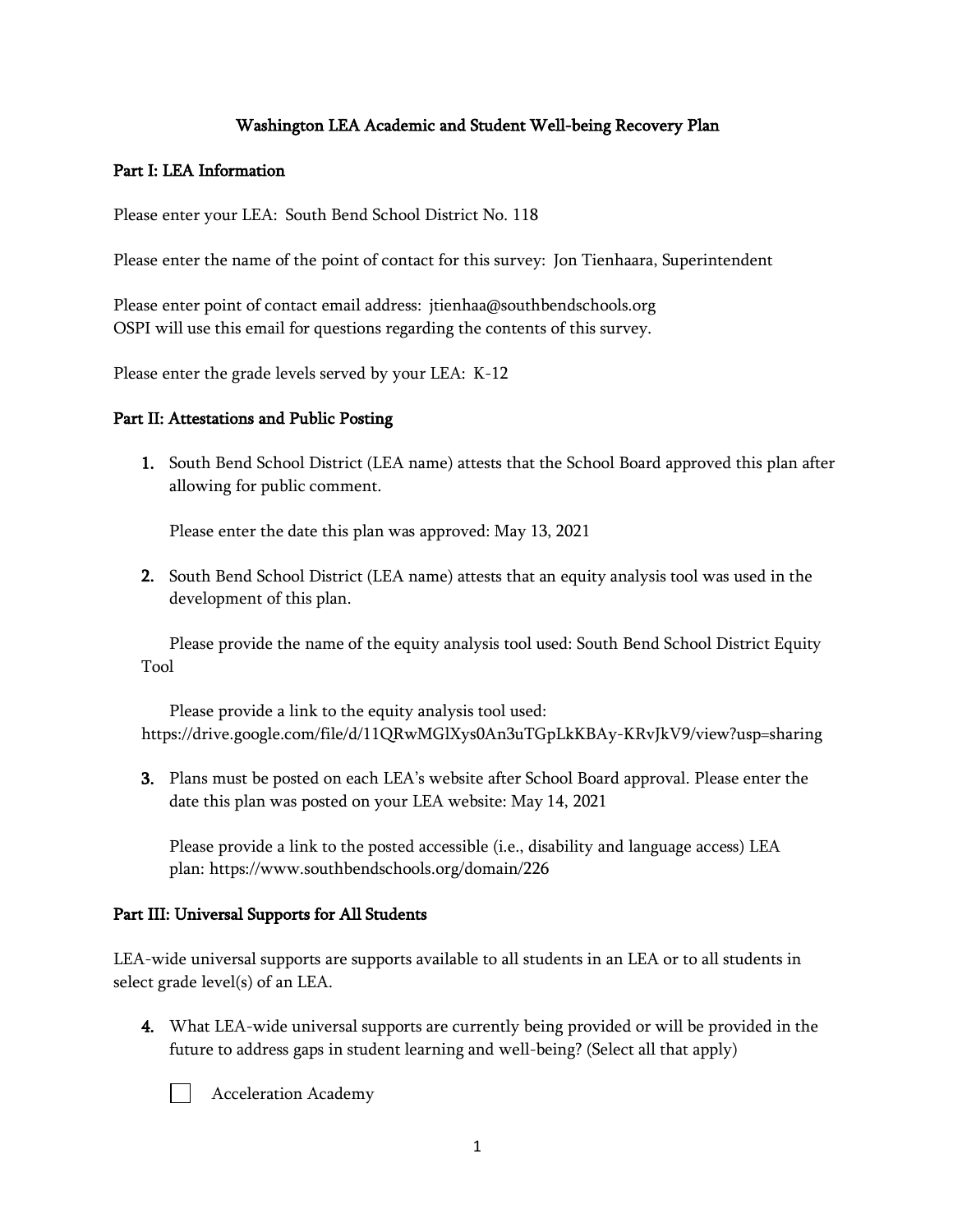Additional Instructional Time Before or After School Additional School Days Balanced Calendar <u> TMMOMOMOMMAR</u> Summer School Building Relationships Common Assessments Early Learning (K-4 literacy) Equitable Grading Practices Extended Day Partnerships (CBOs) Extracurricular Activities High-quality Tutoring Inclusionary Practices Mastery Learning/Project-Based learning Multi-tiered System of Supports Narrowing Standards Professional Learning SEL and Mental Health Supports Strategic Staffing (teacher advocates, advisory, looping) Student Voice and Perception  $\overline{\nabla}$ Transition Supports (Pre-K-Elem; Elem- MS; MS-HS; HS-postsecondary/career/beyond) **Other** 

# Part IV: Diagnostic Assessments

Diagnostic assessment is a particular type of formative assessment intended to help educators identify students' specific knowledge, skills, and understanding in order to build on each student's strengths and specific needs. Because of their domain specificity and design, diagnostic assessments can guide curriculum planning in more specific ways than most summative assessments.

5. Please select the academic diagnostic assessments predominantly used in each grade level in your LEA to monitor, assess, and target supports for student learning. The list below is not exhaustive and contains places to include diagnostics not listed.

| <b>Academic Diagnostic Assessments</b> |                                             |  |
|----------------------------------------|---------------------------------------------|--|
|                                        | Accelerated Reader (AR)                     |  |
|                                        | AIMSweb                                     |  |
|                                        | Amplify Insight (CCSS)                      |  |
|                                        | Assessment and Learning in Knowledge Spaced |  |
|                                        | (ALEKS)                                     |  |
|                                        | CPAA (NWEA)                                 |  |
|                                        | Curriculum-Based Assessments (e.g.,         |  |
|                                        | Macmillan/McGraw-Hill, Math180, MobyMax,    |  |
|                                        | Rocket Math, TenMarks)                      |  |
|                                        | <b>DIBELS</b>                               |  |
|                                        | Discovery Education Predictive Assessment   |  |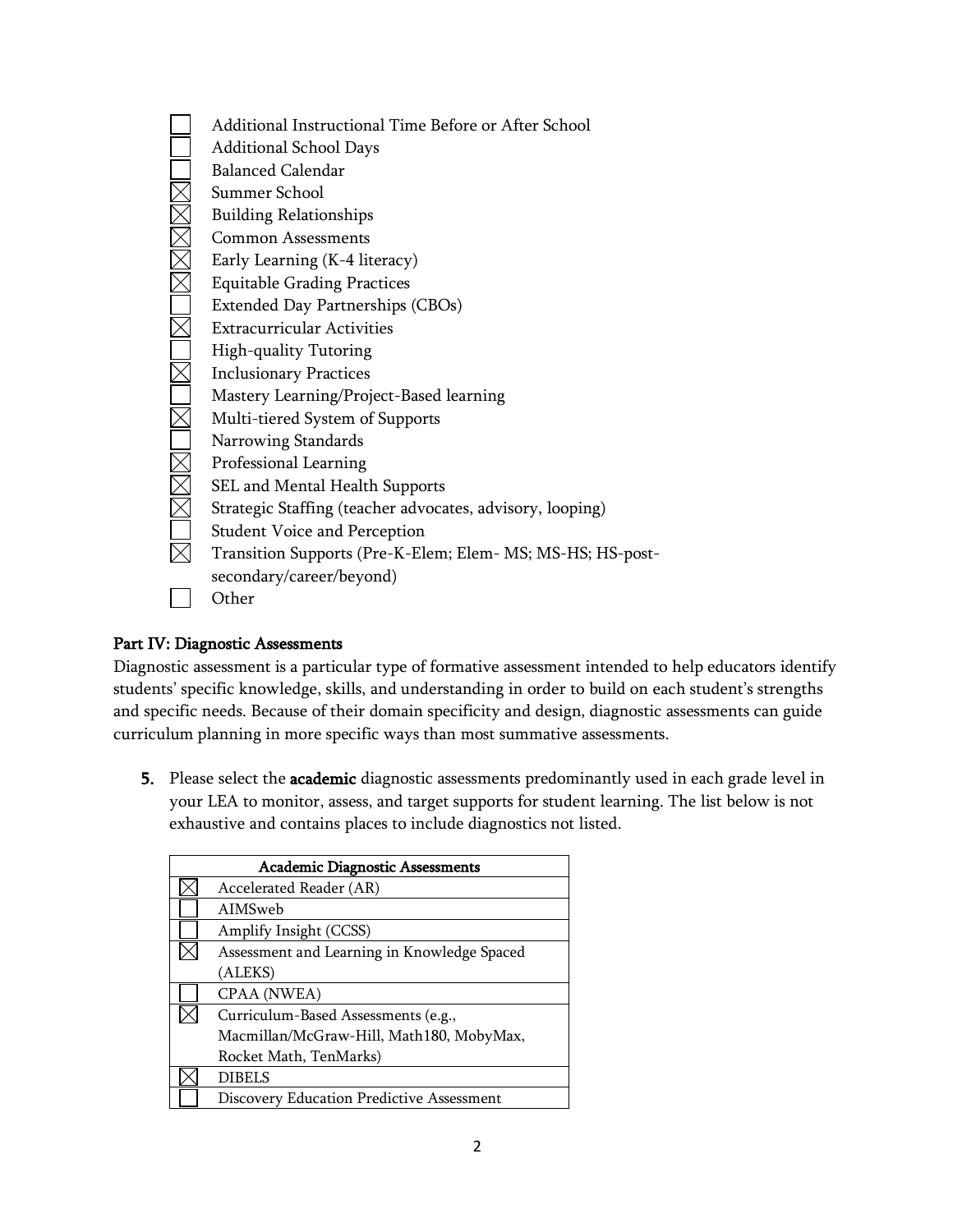| <b>Academic Diagnostic Assessments</b> |                                                    |  |  |
|----------------------------------------|----------------------------------------------------|--|--|
|                                        | DRA (Developmental Reading Assessment)             |  |  |
|                                        | DRP (Degrees of Reading Power)                     |  |  |
|                                        | EasyCBM                                            |  |  |
|                                        | FAST (Formative Assessment System for Teachers)    |  |  |
|                                        | Fountas & Pinnell                                  |  |  |
|                                        | Gates Macginitie                                   |  |  |
|                                        | <b>GMADE</b>                                       |  |  |
|                                        | GOLD (WaKids)                                      |  |  |
|                                        | <b>GRADE</b>                                       |  |  |
|                                        | iReady                                             |  |  |
|                                        | <b>IRLA</b>                                        |  |  |
|                                        | iStation                                           |  |  |
|                                        | ITBS (Iowa Test of Basic Skills)                   |  |  |
|                                        | IXL                                                |  |  |
|                                        | KARK (Kindergarten Assessment Resource Kit)        |  |  |
|                                        | Lexia                                              |  |  |
|                                        | MAP Math                                           |  |  |
|                                        | <b>MAP</b> Reading                                 |  |  |
|                                        | <b>Mastery Connect</b>                             |  |  |
|                                        | McLeod Assessment of Reading Comprehension         |  |  |
|                                        | OSPI Screeners for Literacy Skills Associated with |  |  |
|                                        | Dyslexia                                           |  |  |
|                                        | PALS                                               |  |  |
|                                        | Read 180 (assessment tools)                        |  |  |
|                                        | Read Well                                          |  |  |
|                                        | Really Great Reading - Diagnostic Decoding Surveys |  |  |
|                                        | <b>Running Records</b>                             |  |  |
|                                        | Sight Words                                        |  |  |
|                                        | Smarter Balanced ELA Interim Assessments           |  |  |
|                                        | Smarter Balanced ELA Summative Assessments         |  |  |
|                                        | Smarter Balanced Math Interim Assessments          |  |  |
|                                        | Smarter Balanced Math Summative Assessments        |  |  |
|                                        | SMI (Scholastic Math Inventory SAM/MI)             |  |  |
|                                        | SPI (Scholastic Phonics Inventory SAM/PI)          |  |  |
|                                        | SpringBoard Assessments                            |  |  |
|                                        | SRI (Scholastic Reading Inventory SAM/RI)          |  |  |
|                                        | <b>STAR Early Literacy</b>                         |  |  |
|                                        | <b>STAR Math</b>                                   |  |  |
|                                        | <b>STAR Reading</b>                                |  |  |
|                                        | Success for All (SFA)                              |  |  |
|                                        | SuccessNet                                         |  |  |
|                                        | Teacher Made Assessment/District Made              |  |  |
|                                        | Assessment/Classroom Based Assessment              |  |  |
|                                        | <b>Teacher Recommendation</b>                      |  |  |
|                                        | Universal Screener list of tools                   |  |  |
|                                        | Universal Screener Guide                           |  |  |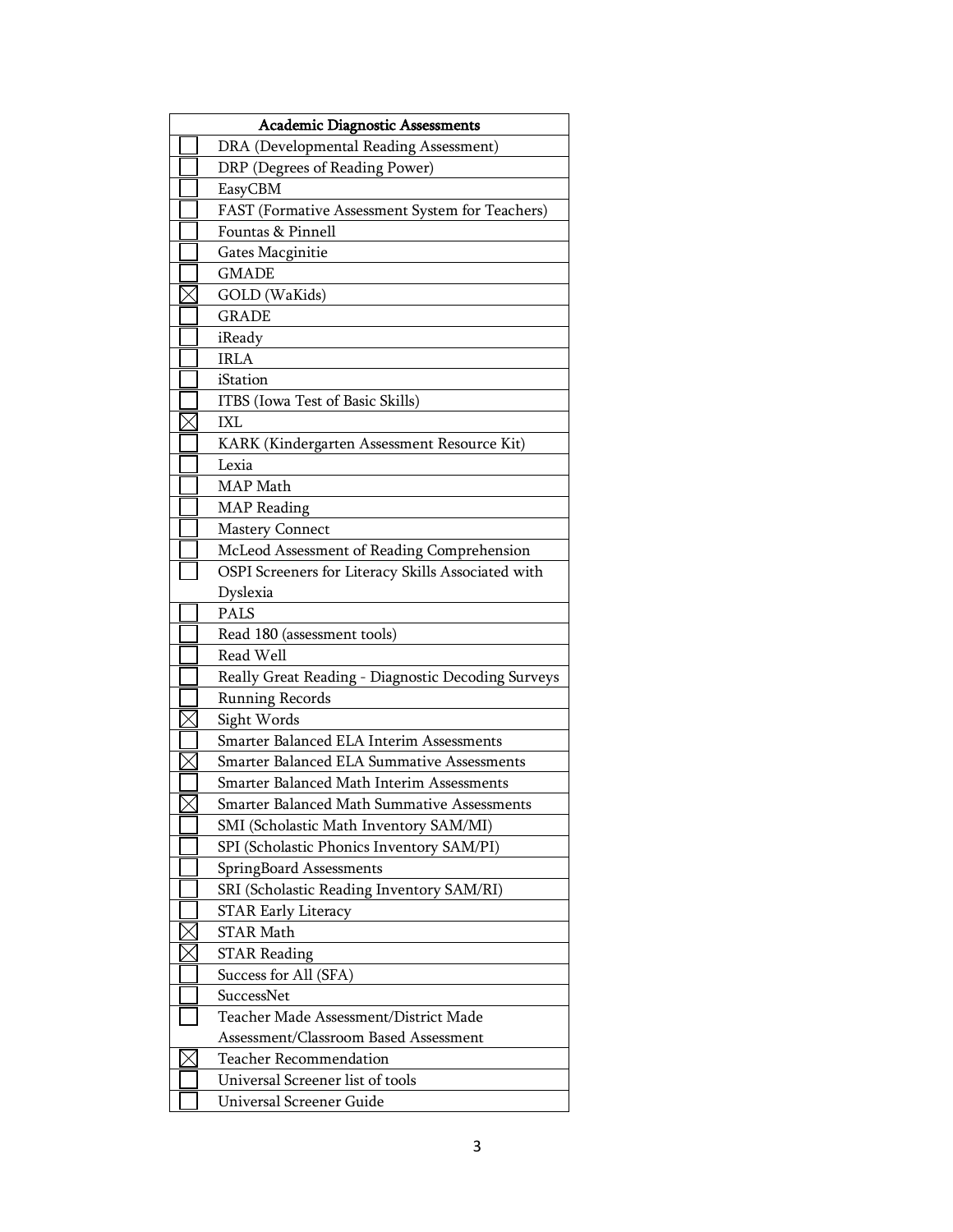| <b>Academic Diagnostic Assessments</b> |                             |  |  |
|----------------------------------------|-----------------------------|--|--|
|                                        | WA-KIDS                     |  |  |
|                                        | WIDA MODEL for Kindergarten |  |  |
|                                        | WIDA MODEL (Grades 1-12)    |  |  |
|                                        | Other                       |  |  |

Please select the well-being diagnostic assessments predominantly used in each grade level in your LEA to monitor, assess, and target supports for student well-being. Well-being includes but is not limited to mental health and social-emotional learning. The list below is not exhaustive and contains places to include diagnostics not listed.

| <b>Well-Being Diagnostic Assessments</b> |                                          |  |
|------------------------------------------|------------------------------------------|--|
|                                          | ACE                                      |  |
|                                          | Amplify Insight (CCSS)                   |  |
|                                          | <b>CEE</b>                               |  |
|                                          | Curriculum-Based Assessments (e.g.,      |  |
|                                          | Macmillan/McGraw-Hill, Math180, MobyMax, |  |
|                                          | Rocket Math, TenMarks)                   |  |
|                                          | Other - Write In (Required)              |  |
|                                          | Panorama Education School Climate Survey |  |
|                                          | Student COVID Impact Surveys             |  |
|                                          | <b>SWIS</b>                              |  |
|                                          | Teacher Made Assessment/District Made    |  |
|                                          | Assessment/Classroom Based Assessment    |  |
|                                          | Teacher Recommendation                   |  |
|                                          | Universal Screener list of tools         |  |
|                                          | Universal Screener Guide                 |  |
|                                          | WA-KIDS                                  |  |
|                                          | Well-being resources                     |  |

6. For each academic diagnostic assessment predominantly used across your LEA, please select all grade levels using that assessment.

| <b>Academic Diagnostic Assessments</b>      | Grade(s) |
|---------------------------------------------|----------|
| Accelerated Reader (AR)                     | $2-6$    |
| AIMSweb                                     |          |
| Amplify Insight (CCSS)                      |          |
| Assessment and Learning in Knowledge Spaced | $7-9$    |
| (ALEKS)                                     |          |
| CPAA (NWEA)                                 |          |
| Curriculum-Based Assessments (e.g.,         |          |
| Macmillan/McGraw-Hill, Math180, MobyMax,    |          |
| Rocket Math, TenMarks)                      |          |
| <b>DIBELS</b>                               | $k-6$    |
| Discovery Education Predictive Assessment   |          |
| DRA (Developmental Reading Assessment)      |          |
| DRP (Degrees of Reading Power)              |          |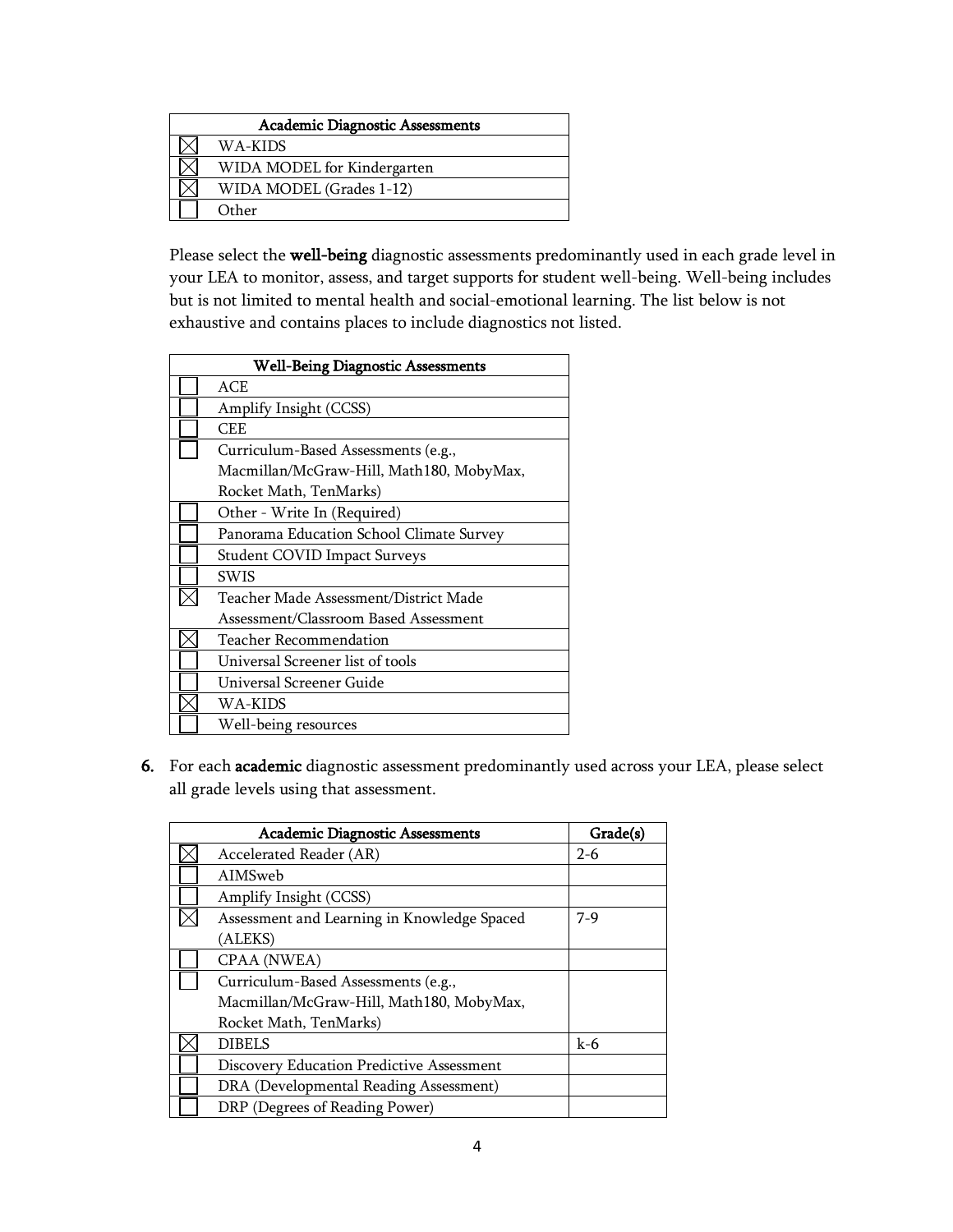| <b>Academic Diagnostic Assessments</b> |                                                    | Grade(s)  |
|----------------------------------------|----------------------------------------------------|-----------|
|                                        | EasyCBM                                            |           |
|                                        | FAST (Formative Assessment System for Teachers)    |           |
|                                        | Fountas & Pinnell                                  |           |
|                                        | Gates Macginitie                                   |           |
|                                        | <b>GMADE</b>                                       |           |
|                                        | GOLD (WaKids)                                      | $p-k$     |
|                                        | GRADE                                              |           |
|                                        | iReady                                             |           |
|                                        | <b>IRLA</b>                                        |           |
|                                        | iStation                                           |           |
|                                        | ITBS (Iowa Test of Basic Skills)                   |           |
|                                        | <b>IXL</b>                                         | $2 - 6$   |
|                                        | KARK (Kindergarten Assessment Resource Kit)        |           |
|                                        | Lexia                                              |           |
|                                        | MAP Math                                           |           |
|                                        | <b>MAP</b> Reading                                 |           |
|                                        | <b>Mastery Connect</b>                             |           |
|                                        | McLeod Assessment of Reading Comprehension         |           |
|                                        | OSPI Screeners for Literacy Skills Associated with |           |
|                                        | Dyslexia                                           |           |
|                                        | PALS                                               |           |
|                                        | Read 180 (assessment tools)                        |           |
|                                        | Read Well                                          |           |
|                                        | Really Great Reading - Diagnostic Decoding Surveys |           |
|                                        | <b>Running Records</b>                             |           |
|                                        | Sight Words                                        | $k-2$     |
|                                        | Smarter Balanced ELA Interim Assessments           |           |
|                                        | Smarter Balanced ELA Summative Assessments         | $3-8, 10$ |
|                                        | Smarter Balanced Math Interim Assessments          |           |
|                                        | Smarter Balanced Math Summative Assessments        | $3-8, 10$ |
|                                        | SMI (Scholastic Math Inventory SAM/MI)             |           |
|                                        | SPI (Scholastic Phonics Inventory SAM/PI)          |           |
|                                        | SpringBoard Assessments                            |           |
|                                        | SRI (Scholastic Reading Inventory SAM/RI)          |           |
|                                        | <b>STAR Early Literacy</b>                         |           |
|                                        | <b>STAR Math</b>                                   | $2 - 12$  |
|                                        | <b>STAR Reading</b>                                | $2 - 12$  |
|                                        | Success for All (SFA)                              |           |
|                                        | SuccessNet                                         |           |
|                                        | Teacher Made Assessment/District Made              |           |
|                                        | Assessment/Classroom Based Assessment              |           |
|                                        | <b>Teacher Recommendation</b>                      | $k-12$    |
|                                        | Universal Screener list of tools                   |           |
|                                        | Universal Screener Guide                           |           |
|                                        | WA-KIDS                                            | $\bf k$   |
|                                        | WIDA MODEL for Kindergarten                        | $\bf k$   |
|                                        |                                                    |           |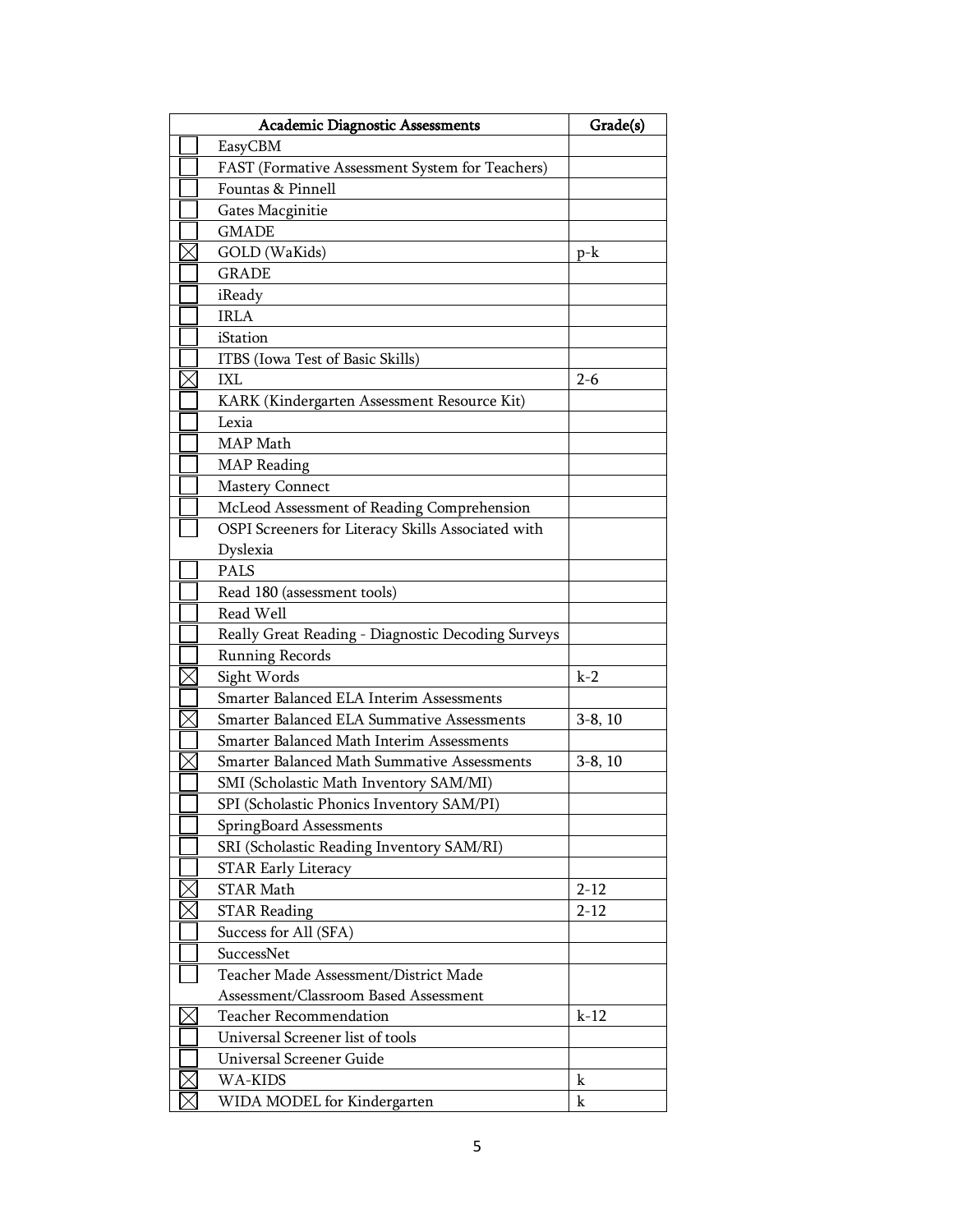|  | Grade(s)                 |           |
|--|--------------------------|-----------|
|  | WIDA MODEL (Grades 1-12) | $1 - 1$ . |
|  | Other:                   |           |

For each well-being diagnostic assessment predominantly used across your LEA, please select all grade levels using that assessment.

| <b>Well-Being Diagnostic Assessments</b> |                                          | Grade(s) |
|------------------------------------------|------------------------------------------|----------|
|                                          | ACE                                      |          |
|                                          | Amplify Insight (CCSS)                   |          |
|                                          | CEE                                      |          |
|                                          | Curriculum-Based Assessments (e.g.,      |          |
|                                          | Macmillan/McGraw-Hill, Math180, MobyMax, |          |
|                                          | Rocket Math, TenMarks)                   |          |
|                                          | Other - Write In (Required)              |          |
|                                          | Panorama Education School Climate Survey |          |
|                                          | <b>Student COVID Impact Surveys</b>      |          |
|                                          | <b>SWIS</b>                              |          |
|                                          | Teacher Made Assessment/District Made    | $k-12$   |
|                                          | Assessment/Classroom Based Assessment    |          |
|                                          | Teacher Recommendation                   | $k-12$   |
|                                          | Universal Screener list of tools         |          |
|                                          | Universal Screener Guide                 |          |
|                                          | WA-KIDS                                  | k        |
|                                          | Well-being resources                     |          |

7. For each academic diagnostic assessment used across your LEA, please select the frequency with which each diagnostic tool is used to monitor, assess, and target supports for student learning.

| <b>Academic Diagnostic Assessments</b>      | Grade(s) | Once per<br>School<br>Year | Multiple<br>Times per<br>School<br>Year |
|---------------------------------------------|----------|----------------------------|-----------------------------------------|
| Accelerated Reader (AR)                     |          |                            | X                                       |
| AIMSweb                                     |          |                            |                                         |
| Amplify Insight (CCSS)                      |          |                            |                                         |
| Assessment and Learning in Knowledge Spaced |          |                            | X                                       |
| (ALEKS)                                     |          |                            |                                         |
| CPAA (NWEA)                                 |          |                            |                                         |
| Curriculum-Based Assessments (e.g.,         |          |                            |                                         |
| Macmillan/McGraw-Hill, Math180, MobyMax,    |          |                            |                                         |
| Rocket Math, TenMarks)                      |          |                            |                                         |
| <b>DIBELS</b>                               |          |                            | X                                       |
| Discovery Education Predictive Assessment   |          |                            |                                         |
| DRA (Developmental Reading Assessment)      |          |                            |                                         |
| DRP (Degrees of Reading Power)              |          |                            |                                         |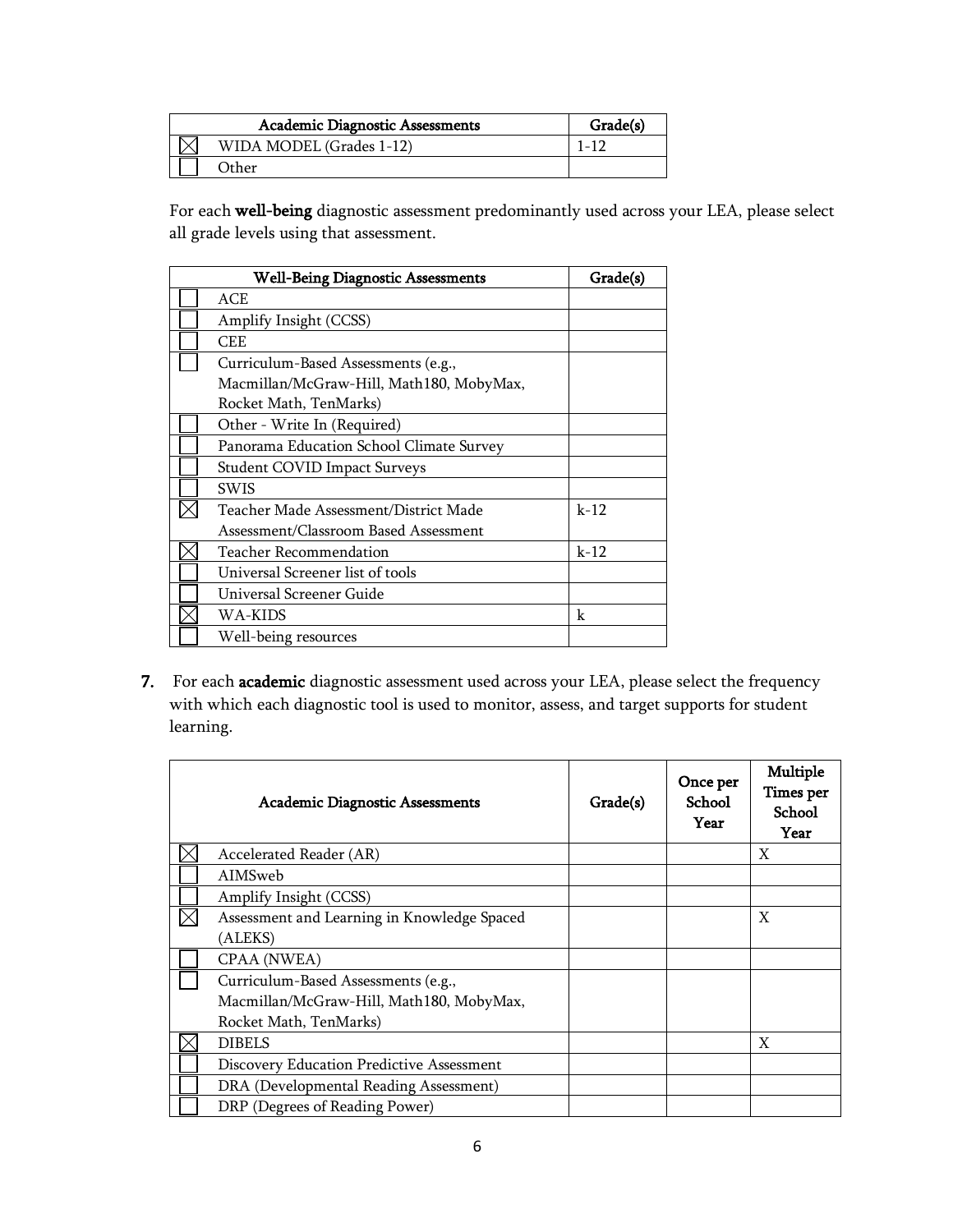| <b>Academic Diagnostic Assessments</b>             | Grade(s) | Once per<br>School<br>Year | Multiple<br>Times per<br>School<br>Year |
|----------------------------------------------------|----------|----------------------------|-----------------------------------------|
| EasyCBM                                            |          |                            |                                         |
| FAST (Formative Assessment System for Teachers)    |          |                            |                                         |
| Fountas & Pinnell                                  |          |                            |                                         |
| Gates Macginitie                                   |          |                            |                                         |
| <b>GMADE</b>                                       |          |                            |                                         |
| GOLD (WaKids)                                      |          | X                          |                                         |
| <b>GRADE</b>                                       |          |                            |                                         |
| iReady                                             |          |                            |                                         |
| <b>IRLA</b>                                        |          |                            |                                         |
| iStation                                           |          |                            |                                         |
| ITBS (Iowa Test of Basic Skills)                   |          |                            |                                         |
| IXL                                                |          |                            | X                                       |
| KARK (Kindergarten Assessment Resource Kit)        |          |                            |                                         |
| Lexia                                              |          |                            |                                         |
| MAP Math                                           |          |                            |                                         |
| <b>MAP</b> Reading                                 |          |                            |                                         |
| <b>Mastery Connect</b>                             |          |                            |                                         |
| McLeod Assessment of Reading Comprehension         |          |                            |                                         |
| OSPI Screeners for Literacy Skills Associated with |          |                            |                                         |
| Dyslexia                                           |          |                            |                                         |
| <b>PALS</b>                                        |          |                            |                                         |
| Read 180 (assessment tools)                        |          |                            |                                         |
| Read Well                                          |          |                            |                                         |
| Really Great Reading - Diagnostic Decoding Surveys |          |                            |                                         |
| <b>Running Records</b>                             |          |                            |                                         |
| Sight Words                                        |          |                            | X                                       |
| Smarter Balanced ELA Interim Assessments           |          |                            |                                         |
| Smarter Balanced ELA Summative Assessments         |          | X                          |                                         |
| Smarter Balanced Math Interim Assessments          |          |                            |                                         |
| Smarter Balanced Math Summative Assessments        |          | Χ                          |                                         |
| SMI (Scholastic Math Inventory SAM/MI)             |          |                            |                                         |
| SPI (Scholastic Phonics Inventory SAM/PI)          |          |                            |                                         |
| SpringBoard Assessments                            |          |                            |                                         |
| SRI (Scholastic Reading Inventory SAM/RI)          |          |                            |                                         |
| <b>STAR Early Literacy</b>                         |          |                            |                                         |
| <b>STAR Math</b>                                   |          |                            | X                                       |
| <b>STAR Reading</b>                                |          |                            | X                                       |
| Success for All (SFA)                              |          |                            |                                         |
| SuccessNet                                         |          |                            |                                         |
| Teacher Made Assessment/District Made              |          |                            |                                         |
| Assessment/Classroom Based Assessment              |          |                            |                                         |
| <b>Teacher Recommendation</b>                      |          |                            | X                                       |
| Universal Screener list of tools                   |          |                            |                                         |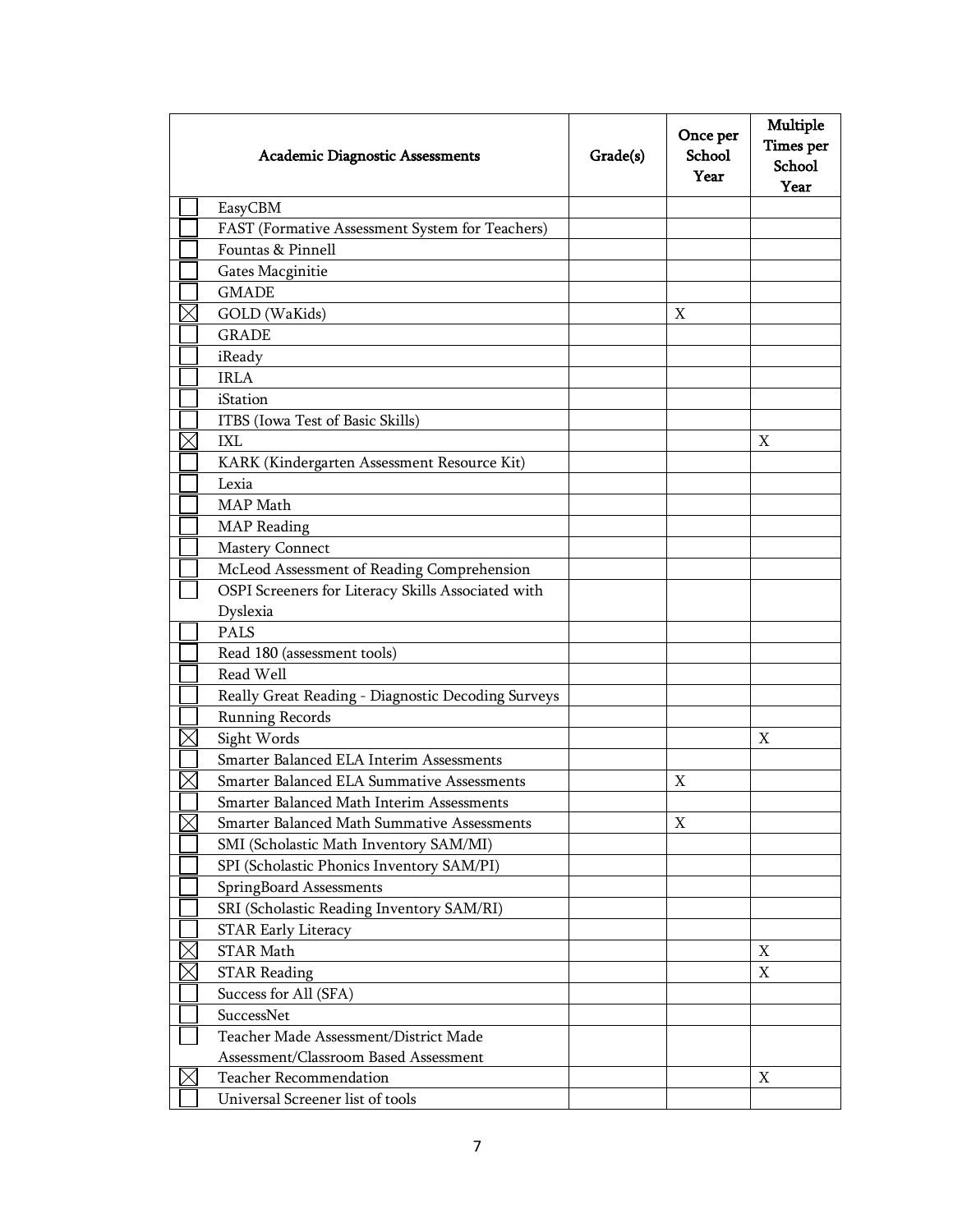| <b>Academic Diagnostic Assessments</b> | Grade(s) | Once per<br>School<br>Year | Multiple<br>Times per<br>School<br>Year |
|----------------------------------------|----------|----------------------------|-----------------------------------------|
| Universal Screener Guide               |          |                            |                                         |
| WA-KIDS                                |          | X                          |                                         |
| WIDA MODEL for Kindergarten            |          | X                          |                                         |
| WIDA MODEL (Grades 1-12)               |          | χ                          |                                         |
| Other                                  |          |                            |                                         |

For each well-being diagnostic assessment used across your LEA, please select the frequency with which each diagnostic tool is used to monitor, assess, and target supports for student well-being. Well-being includes but is not limited to mental health and social-emotional learning.

| <b>Well-Being Diagnostic Assessments</b> | Grade(s) | Once per<br><b>School</b><br>Year | Multiple<br>Times per<br><b>School</b><br>Year |
|------------------------------------------|----------|-----------------------------------|------------------------------------------------|
| ACE                                      |          |                                   |                                                |
| Amplify Insight (CCSS)                   |          |                                   |                                                |
| <b>CEE</b>                               |          |                                   |                                                |
| Curriculum-Based Assessments (e.g.,      |          | X                                 |                                                |
| Macmillan/McGraw-Hill, Math180, MobyMax, |          |                                   |                                                |
| Rocket Math, TenMarks)                   |          |                                   |                                                |
| Other - Write In (Required)              |          |                                   |                                                |
| Panorama Education School Climate Survey |          |                                   |                                                |
| <b>Student COVID Impact Surveys</b>      |          |                                   |                                                |
| <b>SWIS</b>                              |          |                                   |                                                |
| Teacher Made Assessment/District Made    |          |                                   |                                                |
| Assessment/Classroom Based Assessment    |          |                                   |                                                |
| <b>Teacher Recommendation</b>            |          |                                   | X                                              |
| Universal Screener list of tools         |          |                                   |                                                |
| Universal Screener Guide                 |          |                                   |                                                |
| WA-KIDS                                  |          | X                                 |                                                |
| Well-being resources                     |          |                                   |                                                |

# Part V: Student and Family Voice

8. In what ways did your LEA include the following voices in the development of this plan? (Student, Family, and Community Organizations)

Advisory Groups

Interviews

Conferences (in-person and/or virtual)

Surveys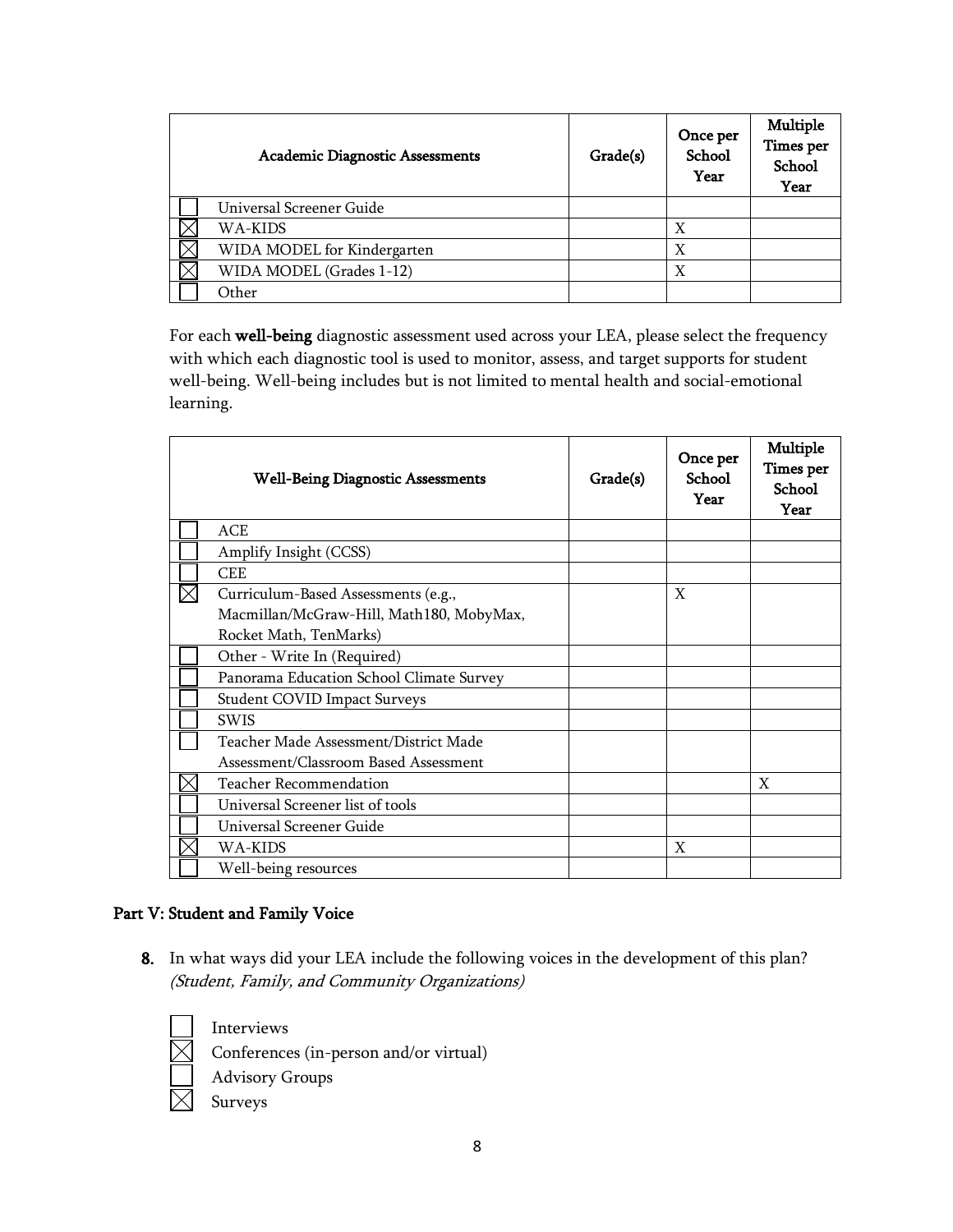## Part VI: Strategic Supports for Students

9. Based on your LEA's review of equity analysis and student diagnostic assessment results, what student groups need additional time, support, and/or extracurricular activities for academic growth and/or for student well-being? (Select all that apply)

| American Indian/Alaskan Native         |
|----------------------------------------|
| Asian                                  |
|                                        |
| Black/African American                 |
| Hispanic/Latino of any race(s)         |
| Native Hawaiian/Other Pacific Islander |
| Two or More Races                      |
| White                                  |
| English language learners              |
| Low-income                             |
| Students with disabilities             |
| Students experiencing homelessness     |
| Students in foster care                |

## Part VII: Strategic Supports for Identified Student Groups

This section gathers details regarding the strategic supports provided to student groups, not universal supports provided under Part III of this survey.

10. Please select the specific strategies/interventions implemented to support student groups identified in your LEA's review of the equity analysis and student diagnostic assessment results. (Select all that apply)

| <b>Strategies</b> |                                    |  |
|-------------------|------------------------------------|--|
|                   | <b>Acceleration Academy</b>        |  |
|                   | Additional Instructional Time      |  |
|                   | Before or After School             |  |
|                   | Additional School Days             |  |
|                   | Balanced Calendar                  |  |
|                   | Summer School                      |  |
|                   | <b>Building Relationships</b>      |  |
|                   | <b>Common Assessments</b>          |  |
|                   | Early Learning (K-4 literacy)      |  |
|                   | <b>Equitable Grading Practices</b> |  |
|                   | Extended Day Partnerships (CBOs)   |  |
|                   | <b>Extracurricular Activities</b>  |  |
|                   | High-quality Tutoring              |  |
|                   | <b>Inclusionary Practices</b>      |  |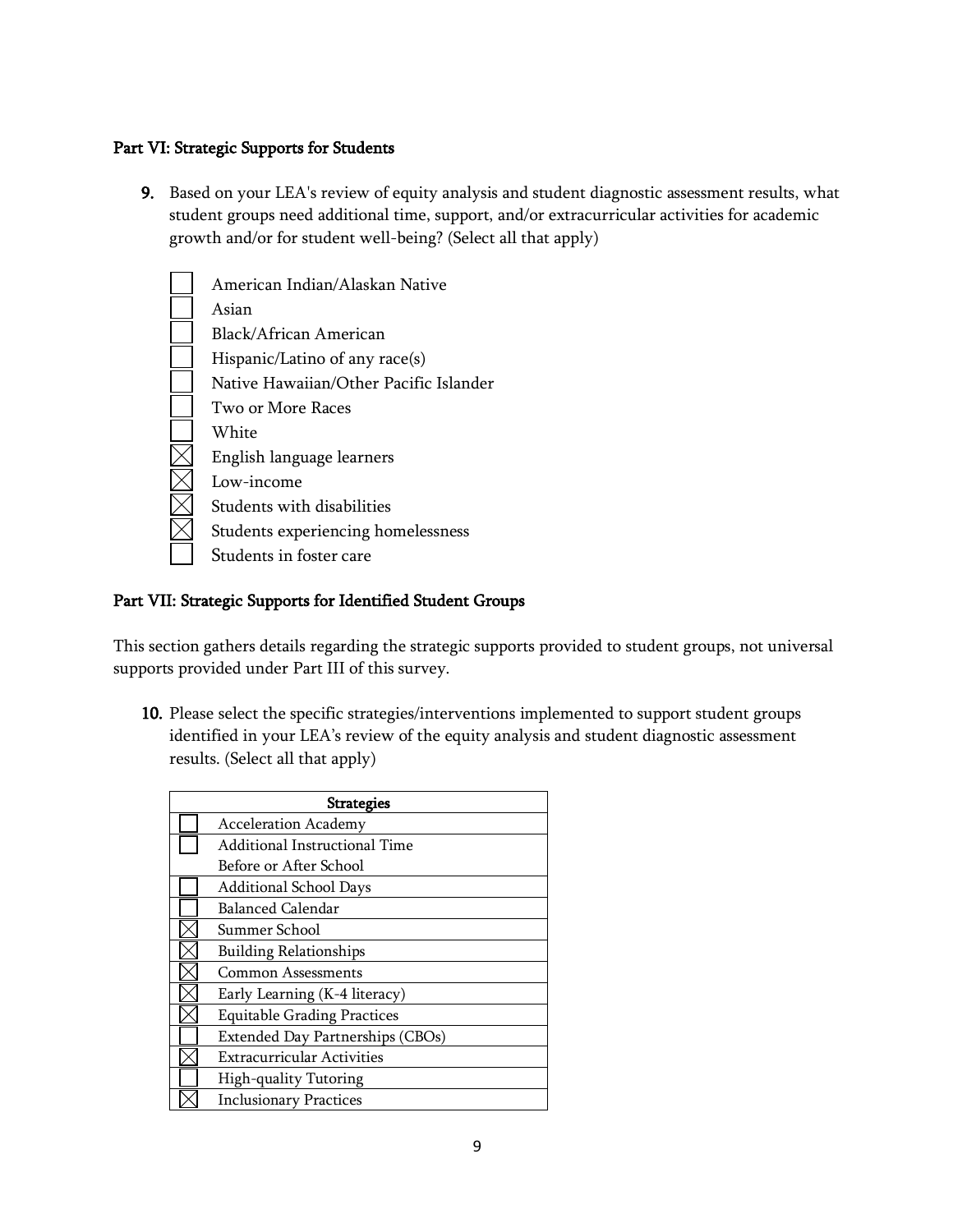| <b>Strategies</b> |                                                  |  |
|-------------------|--------------------------------------------------|--|
|                   | Mastery Learning/Project-Based learning          |  |
|                   | Multi-tiered System of Supports                  |  |
|                   | Narrowing Standards                              |  |
|                   | Professional Learning                            |  |
|                   | SEL and Mental Health Supports                   |  |
|                   | Strategic Staffing (teacher advocates, advisory, |  |
|                   | looping)                                         |  |
|                   | Student Voice and Perception                     |  |
|                   | Transition Supports (Pre-K-Elem; Elem- MS;       |  |
|                   | MS-HS; HS-post-secondary/career/beyond)          |  |

11. Please select the specific student group(s) for whom the strategies/interventions are implemented.

| <b>Strategies</b> |                                                  | <b>Student Group(s)</b>    |
|-------------------|--------------------------------------------------|----------------------------|
|                   | <b>Acceleration Academy</b>                      |                            |
|                   | Additional Instructional Time                    |                            |
|                   | Before or After School                           |                            |
|                   | Additional School Days                           |                            |
|                   | <b>Balanced Calendar</b>                         |                            |
|                   | Summer School                                    | All, K-5, credit def. 9-12 |
|                   | <b>Building Relationships</b>                    | All                        |
|                   | <b>Common Assessments</b>                        | All                        |
|                   | Early Learning (K-4 literacy)                    | All                        |
|                   | <b>Equitable Grading Practices</b>               | All                        |
|                   | Extended Day Partnerships (CBOs)                 |                            |
|                   | <b>Extracurricular Activities</b>                | All, 7-12                  |
|                   | High-quality Tutoring                            |                            |
|                   | <b>Inclusionary Practices</b>                    | ELL/disabilities           |
|                   | Mastery Learning/Project-Based learning          |                            |
|                   | Multi-tiered System of Supports                  | All                        |
|                   | Narrowing Standards                              |                            |
|                   | Professional Learning                            | All                        |
|                   | SEL and Mental Health Supports                   | All                        |
|                   | Strategic Staffing (teacher advocates, advisory, | All                        |
|                   | looping)                                         |                            |
|                   | Student Voice and Perception                     | All, 7-12                  |
|                   | Transition Supports (Pre-K-Elem; Elem- MS;       | All                        |
|                   | MS-HS; HS-post-secondary/career/beyond)          |                            |

12. Please select the specific grade(s) in which the strategies/interventions are implemented for the identified student groups.

| <b>Strategies</b>             | Student Group(s) | Grade(s) |
|-------------------------------|------------------|----------|
| <b>Acceleration Academy</b>   |                  |          |
| Additional Instructional Time |                  |          |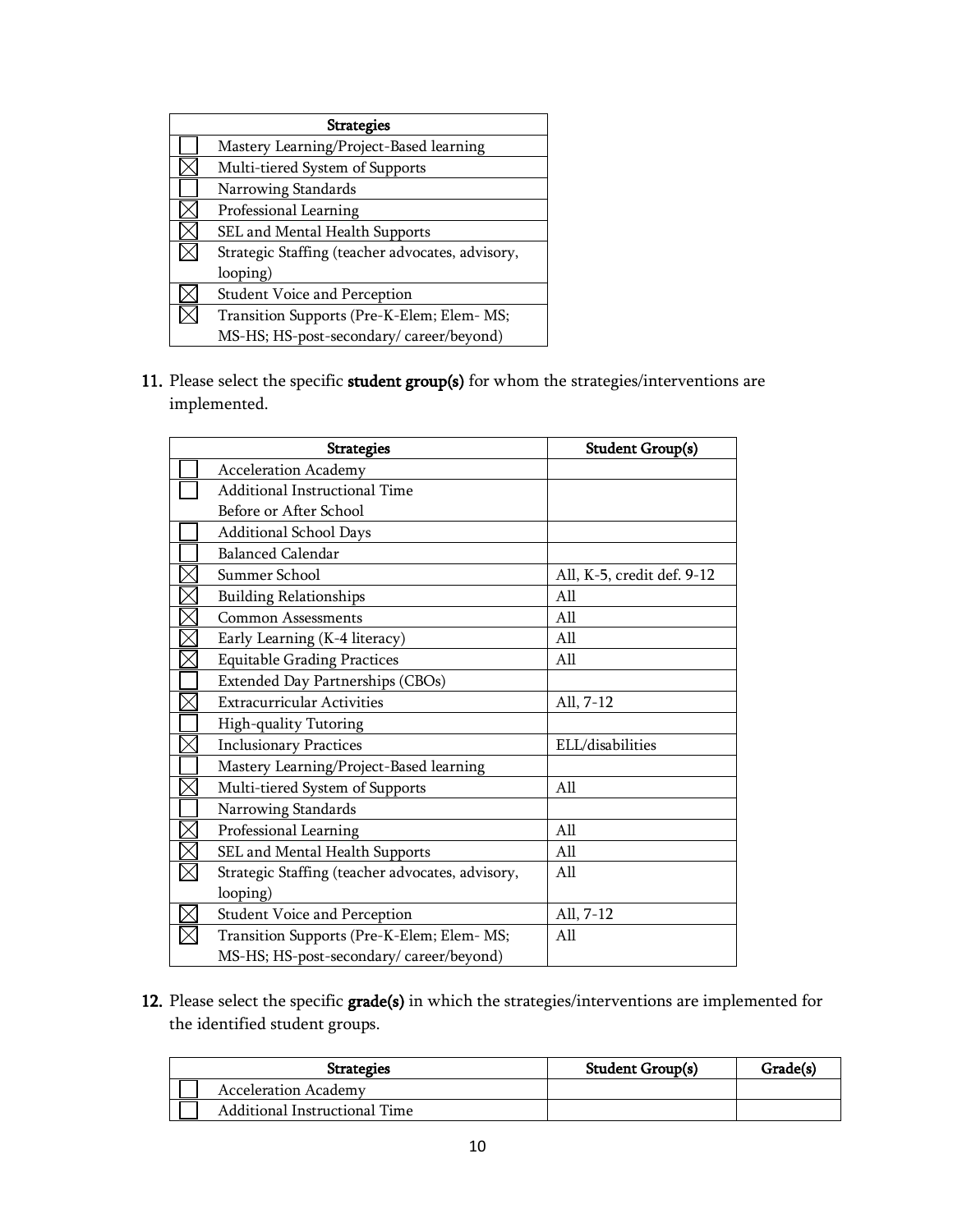| <b>Strategies</b> |                                                  | <b>Student Group(s)</b> | Grade(s)    |
|-------------------|--------------------------------------------------|-------------------------|-------------|
|                   | Before or After School                           |                         |             |
|                   | Additional School Days                           |                         |             |
|                   | <b>Balanced Calendar</b>                         |                         |             |
|                   | Summer School                                    | All                     | $K-5, 9-12$ |
|                   | <b>Building Relationships</b>                    | All                     | $K-12$      |
|                   | <b>Common Assessments</b>                        | All                     | $K-12$      |
|                   | Early Learning (K-4 literacy)                    | All                     | $K-4$       |
|                   | <b>Equitable Grading Practices</b>               | All                     | $K-12$      |
|                   | Extended Day Partnerships (CBOs)                 |                         |             |
|                   | <b>Extracurricular Activities</b>                | All                     | $7 - 12$    |
|                   | High-quality Tutoring                            |                         |             |
|                   | <b>Inclusionary Practices</b>                    | ELL/Disabilities        | $K-12$      |
|                   | Mastery Learning/Project-Based learning          |                         |             |
|                   | Multi-tiered System of Supports                  | All                     | $K-12$      |
|                   | Narrowing Standards                              |                         |             |
|                   | Professional Learning                            | All                     | $K-12$      |
|                   | SEL and Mental Health Supports                   | All                     | $K-12$      |
|                   | Strategic Staffing (teacher advocates, advisory, | All                     | $K-12$      |
|                   | looping)                                         |                         |             |
|                   | Student Voice and Perception                     | All                     | $7 - 12$    |
|                   | Transition Supports (Pre-K-Elem; Elem- MS;       | All                     | $K-12$      |
|                   | MS-HS; HS-post-secondary/career/beyond)          |                         |             |

#### Part VII: Monitoring Student Progress

13. Describe how your LEA will consistently apply the selected equity analysis and diagnostic assessments to evaluate and monitor student progress and effectiveness of the strategies/interventions implemented to address gaps in student learning and well-being.

For example:

"Our district uses an equity analysis process every three months to monitor progress, adjust strategies and identify student learning gaps."

Our District uses an equity analysis process Fall/Winter/Spring to inform and adjust learning groups and scheduling based on this data.

#### Part VIII: Supports for Strategies/Interventions

- 14. Of the strategies/interventions your LEA has implemented or is planning to implement, identify up to three in which your LEA has the knowledge, skills, and capacity to mentor another LEA. Dibels, STAR (Benchmark data collection) and Student services (SEL\mental health)
- 15. Of the strategies/interventions your LEA has implemented or is planning to implement, please identify up to three strategies for which your LEA needs more support.